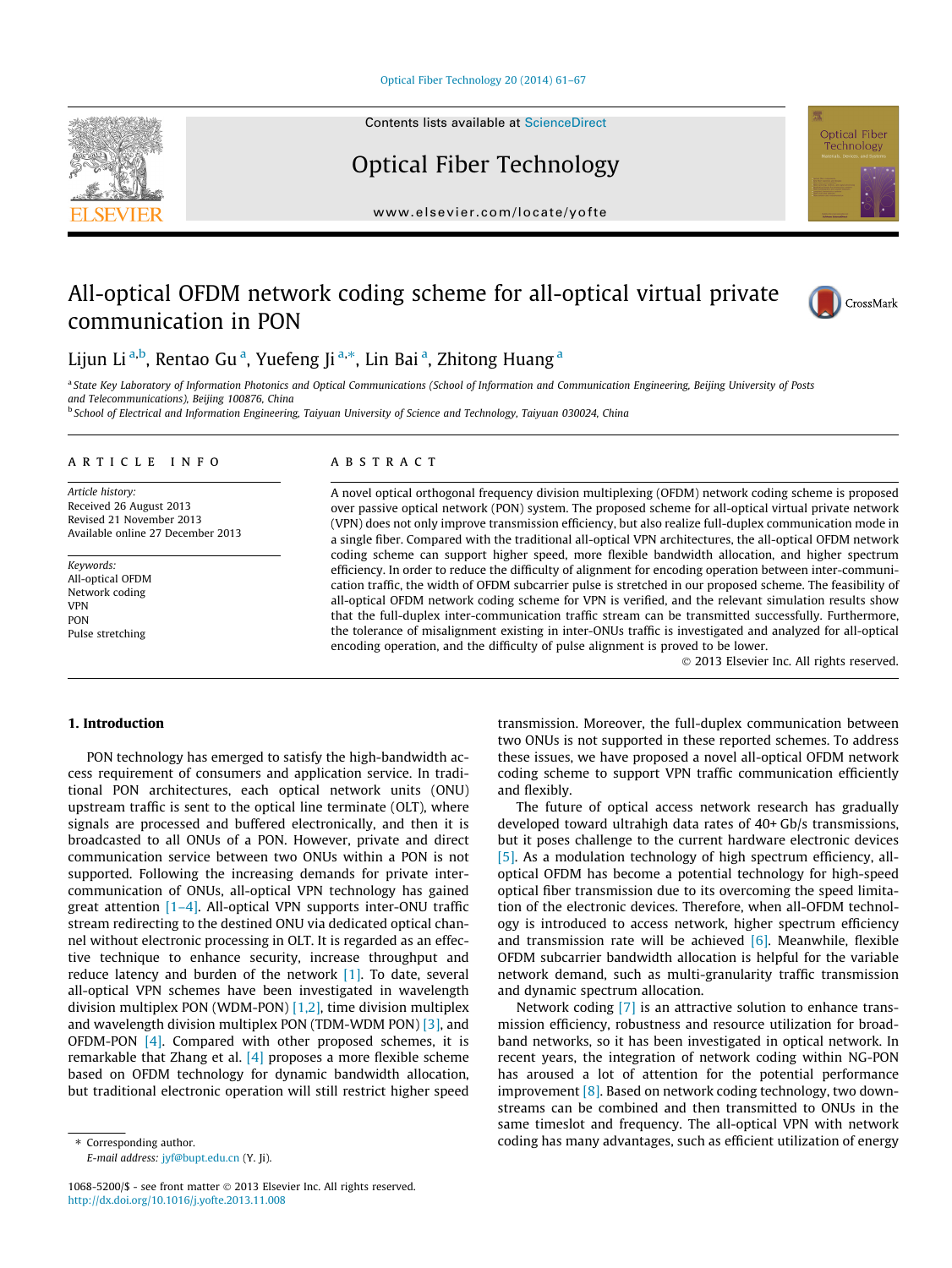and network resource [\[9\]](#page--1-0), enhancing security of downstream transmission and so on. At present, all-optical network coding schemes have been investigated. Manley et al. [\[10\]](#page--1-0) proposed an all-optical network coding infrastructure for all-optical multicast network. The coding node architecture supports the encoding operations based on the Galois fields  $GF(2<sup>m</sup>)$ . It overcomes the disadvantages brought by optical–electrical–optical (OEO) conversion, but it is too complicated and difficult to realize. Menendez and Gannet [\[11\]](#page--1-0) adopted photonic bitwise exclusive-OR (XOR) network coding element to protect all-optical multicast networks. The encoding mechanism is simple, but it is lack of universality and flexibility for the various applications in optical network. Furthermore, how to keep synchronization of optical signals for all-optical logic encoding operation also need to be considered.

In this paper, we focus on investigating an all-optical OFDM network coding scheme for all-optical VPN in PON system. It does not only provide a feasible way to realize higher speed transmission, but also improves the efficiency and flexibility. In the following discussion, the proposed all-optical OFDM network coding scheme is depict and analyzed. The all-optical XOR encoding operation is performed on two group OFDM orthogonal subcarriers of all-optical VPN signals. Because the practical implementation on network coding is restricted by the optical signal synchronization, the process of stretching pulse is adopted in our proposed scheme for reducing the difficulty of optical signal pulse bitwise alignment. The tolerance of misalignment between the inter-ONUs traffic can be improved for all-optical XOR encoding operation.

This paper is organized as follows: in Section 2, the all-optical OFDM network coding scheme for all-optical VPN is illustrated. In Section [3](#page--1-0), we provide the simulation model for inter-ONU communication in PON system. The all-optical VPN traffic with 10 Gbit/s and 40 Gbit/s symmetrical upstream/downstream is simulated over 20 km transmission. Moreover, the transmission performance is analyzed and discussed. In Section [4](#page--1-0), our conclusion is summarized.

## 2. Principle and architecture

#### 2.1. Network coding scheme for VPN

Fig. 1 illustrates the two scenarios of two inter-ONUs exchanging data packets with each other through OLT. Suppose ONU-1 and ONU-2 are two peer-ONUs in a VPN, and data packets b and c need to be exchanged in inter-ONU communication. In traditional TDM-VPN, in order to avoid collision, b and c are transmitted to OLT individually in two time slots via a single fiber, and then the two data packets are broadcast to two ONUs sequentially. The data exchange process is performed in four separate time slots (TS), as shown in Fig. 1(a). Fig. 1(b) shows the implementation principle of network coding in all-optical VPN. When network coding technology is introduced to all-optical VPN, the OLT enables to combine the two data packets by linear logic operation, such as bitwise XOR operation. The encoded data packet  $b {\oplus} c$  is broadcast to the both

ONUs in one time slot. At ONU-1 and ONU-2, both the copy of the data packets sent to OLT before and the encoded data packet received from the OLT are utilized to decode. b and c data packets destined to ONU-2 and ONU-1 respectively are recovered by XOR operation. For example, ONU-1 can recover data packet c by computing  $b \oplus (b \oplus c)$ , and ONU-2 can recover data packet b by computing  $c \oplus (b \oplus c)$ .

With our proposed network coding VPN scheme, OLT can save energy consumption by reducing the downstream packet transmitting time, so it can improve energy efficiency and link throughput [\[9\]](#page--1-0). Meanwhile, as an encryption method, network coding technology enables to protect VPN traffic from eavesdropping in downlink, because the encoded inter-communication traffic cannot be retrieved accurately by the other ONUs.

#### 2.2. Architecture of the all-optical OFDM network coding in OVPN

Optical OFDM has been proved to be a promising candidate for high-speed optical fiber transmission. A serial high-speed traffic stream is modulated on multiple parallel orthogonal subcarriers, so relative parallel low-speed traffic streams are generated. The fast Fourier transform and inverse fast Fourier transform (FFT/IFFT) is an important process for optical OFDM transmission. Each subcarrier stream can generate OFDM stream by IFFT, and in contrast, OFDM stream can be decomposed to parallel orthogonal subcarriers by FFT. Currently, FFT/IFFT is implemented by the electronic digital signal processing (DSP) in many optical OFDM systems, where digital-to-analog converter (DAC) and analog-to-digital converter (ADC) are necessary. The real-time processing of optical OFDM is limited by the speed of the electronic processing in FFT/ IFFT, DAC and ADC, so that all-optical OFDM technology has attracted wide concern for overcoming the problem. Many all-optical devices and circuits are proposed for the all-optical FFT/IFFT [\[12–14\]](#page--1-0). In this paper, Array Wave Grating (AWG) is adopted as multiplexer and de-multiplexer to realize FFT/IFFT function [\[12\].](#page--1-0) Different from previous all-optical VPN scheme in OFDM-PON, our proposed scheme supports all-optical OFDM traffic stream transmitting for inter-communication, so higher speed transmission can be achieved. Furthermore, all-optical OFDM is potential to provide flexible resource allocation, scalable system capacity and efficient transmission.

[Fig. 2](#page--1-0) shows the allocation scheme of OFDM subcarrier frequencies for PON communication. The allocation of subcarrier frequency and subcarrier number can be scheduled based on the bandwidth demand of ONUs dynamically. As inter-communication traffic, OVPN-upstream1 and OVPN-upstream2 come from ONU-1 and ONU-2 separately, and they are coupled to be OVPN-upstream transmitting to OLT. Then OVPN-upstream1 and OVPN-upstream2 are combined to be OVPN-downstream by network coding operation at OLT. OVPN-upstream is allocated a group of continuous orthogonal OFDM subcarrier frequencies those are different from OVPN-downstream subcarrier frequencies. OVPN-downstream can save up to 50% on subcarrier number than OVPN-upstream



Fig. 1. Operation principle of inter-ONU communication in all-optical VPN. (a) Traditional TDM-VPN and (b) all-optical VPN with network coding.